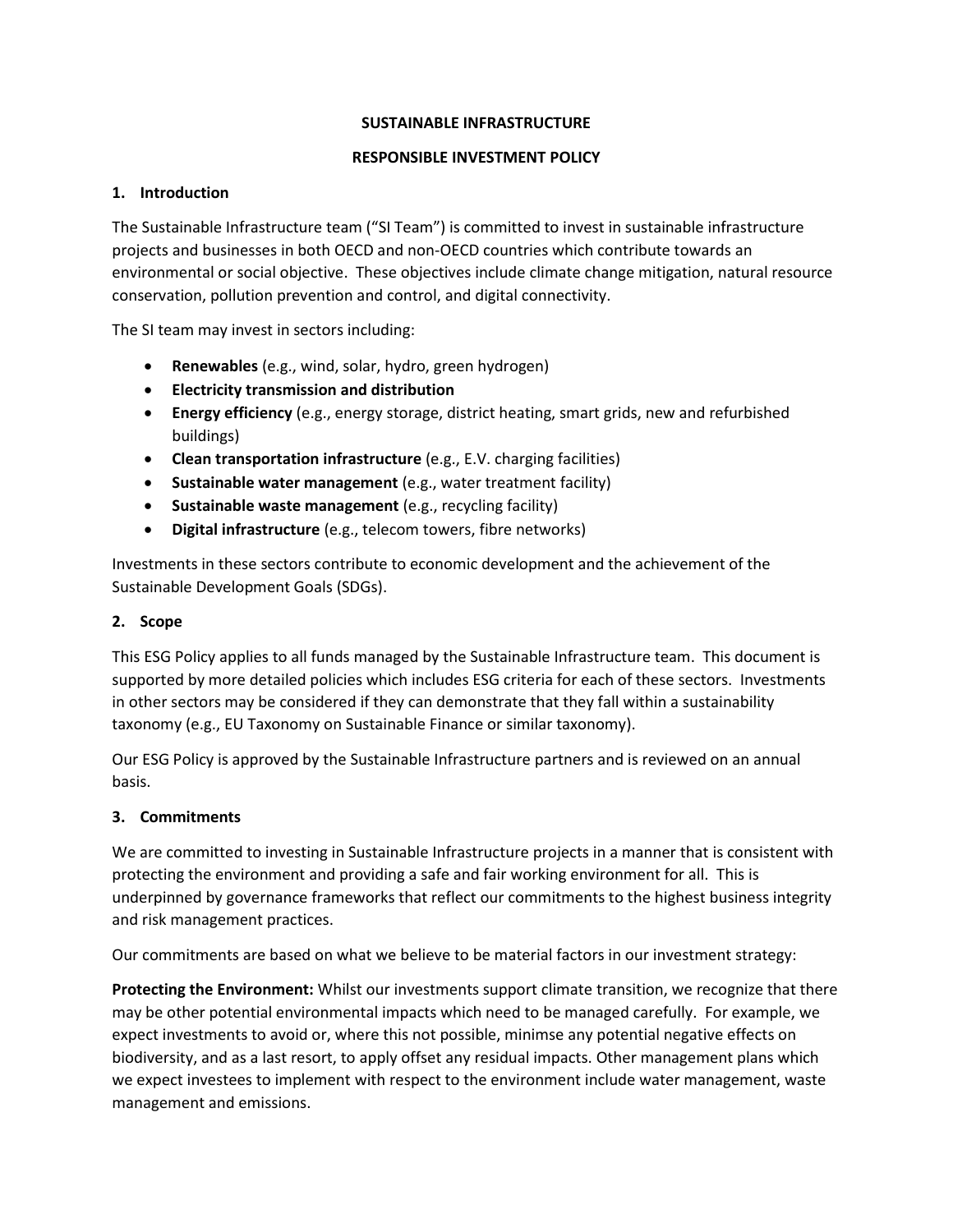**Health and Safety:** The health and safety of all employees who work for Denham, and our investees and the projects in which we invest is our utmost priority. This extends to protecting the health and safety of communities that may be affected by our investment activities.

**Human Rights:** We are committed to respecting human rights and believe that all people should be treated with fairness, respect, and dignity. Where an investment may impact indigenous peoples, we require evidence of free prior and informed consent (FPIC). We will also work with our investees to assess potential human rights issues with respect to the supply chain of materials.

**Community Engagement:** We acknowledge that the construction and operation of sustainable infrastructure projects can both positively and adversely impact communities. We expect investees to engage with any impacted communities and to support community projects, such as health and education initiatives.

**Diversity and Inclusion:** We recognize that a diverse and inclusive work culture brings viewpoints and perspectives that lead to better problem-solving, increased productivity and a workplace which retains top talent. Any recruiting agency we engage with as a Fund Manager is instructed to present a pool of qualified candidates, at least 50% of whom should be diverse. We will encourage our portfolio companies to implement diversity and inclusion practices, including at the board level.

**Governance:** A strong governance framework is essential in the management and success of our business and investments, and we uphold the highest business integrity standards. Our risk management framework includes this ESG policy, anti-money laundering, cyber-security, anti-corruption and other risk management policies. These policies are reviewed regularly, and training is provided annually.

We use the following standards to implement these commitments including:

- Fund Exclusion Lists
- For OECD markets:
	- $\circ$  Applicable international, national and local laws on environment, health, safety and social issues and any standards established therein.
	- $\circ$  We may choose to go beyond regulatory requirements, to reduce any potential negative social or environmental impacts.
- For non-OECD markets:
	- o Applicable international, national and local laws on environment, health, safety and social issues.
	- $\circ$  We will use the IFC Environmental and Social Performance Standards as the benchmark standards in non-OECD markets, and this may mean going beyond regulatory requirements.
	- World Bank Environmental, Health and Safety guidelines.
- U.S. Foreign Corrupt Practices Act and the U.K. Bribery Act, as well as relevant national anticorruption laws.

#### **4. Governance**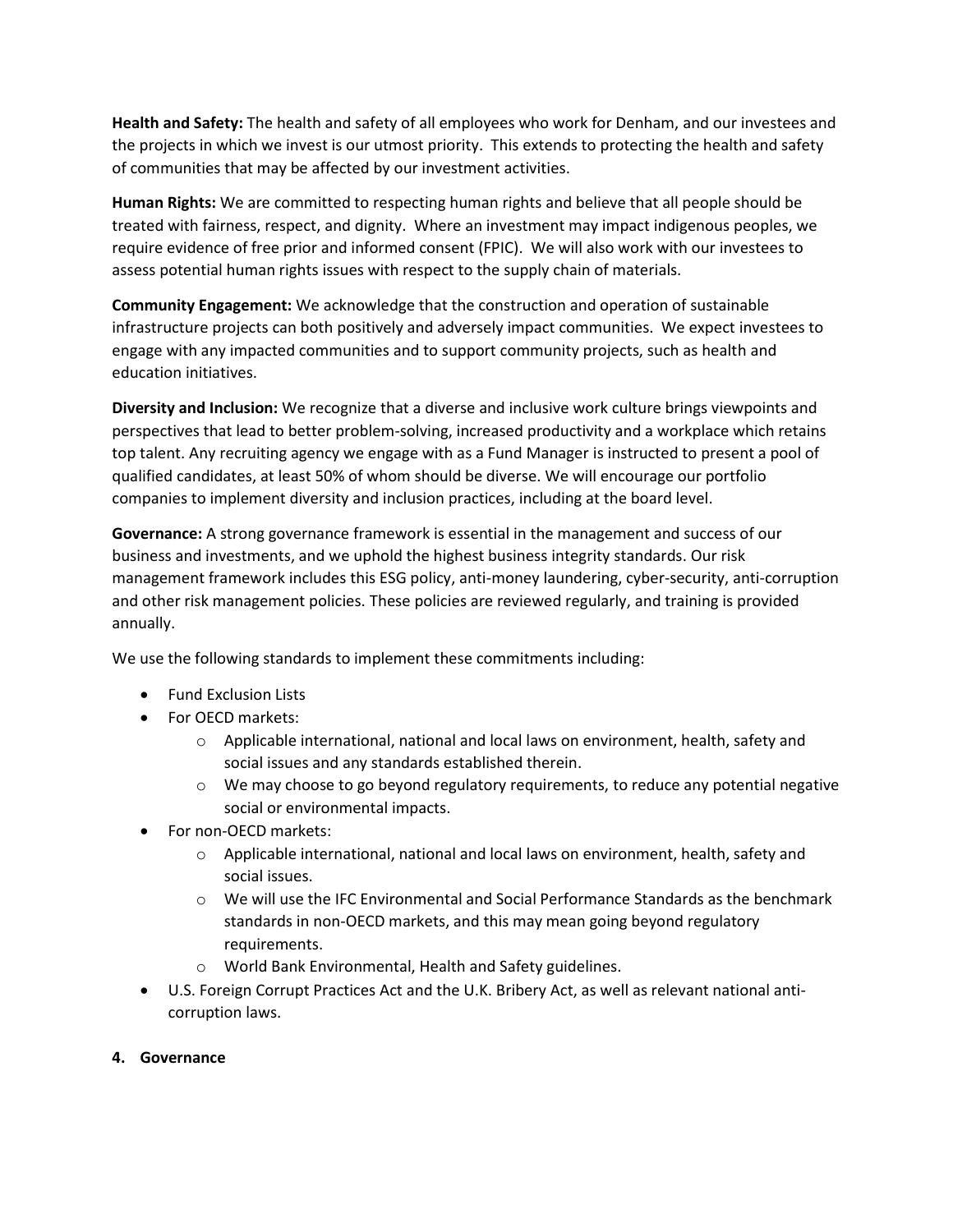The Fund's Partners and ESG Director are responsible for the implementation of the ESG Policy and report to Denham's applicable Investment Committees.

An internal ESG committee, made up of senior management, our ESG Director and an independent ESG specialist, convenes on at least a bi-annual basis to ensure that Denham Sustainable Infrastructure continues to be at the forefront of ESG integration.

We also have in place ESG sub-committees for each of our Sustainable Infrastructure funds which enables investors to participate and provide feedback on our ESG work.

# **5. ESG Integration**

We believe that ESG considerations need to be integrated throughout the investment lifecycle. This allows for the identification of risks and also opportunities for value creation.

**Screening:** At the early stages of a deal assessment, our ESG Screening Tool is used to assess the ESG profile of an investment.

- Exclusion List: Each Fund has an Exclusion List which lists the type of investments which are excluded. For example, we do not invest in coal or oil projects. For certain Funds, we may invest in efficient gas-fired power projects on an exceptional basis, if it can be shown that the project supports the transition to a low-carbon economy.
- Low-carbon transition and UN SDGs: The Screening Tool will help to determine a project's contribution towards low-carbon transition and the United Nations Sustainable Development (UN SDGs) goals.
- Headline ESG red flags and opportunities: Desk-top research will be conducted to identify any headline ESG red-flags which may result in legacy issues and reputational risks.
- ESG organizational capacity: We will evaluate to what extent an investee is able or willing to implement ESG best practices.

**Due Diligence:** Environmental and social due diligence (ESDD) will be required before an investment decision is made and will be appropriate to the asset class and proportionate to the ESG profile of an investment. For countries in non-OECD markets, the IFC Performance Standards are the benchmark standards for ESDD.

- Equity investments: where relevant, we will engage third-party consultants to carry out environmental and social due diligence (ESDD). This will help us better understand ESG risks and opportunities with respect to a project's location, industry standards and benchmarks.
- Debt investments: we may choose to rely on ESDD completed by either the sponsor or other lenders, or engage third-party consultants, where appropriate.

Using our proprietary scoring methodology, a score is given to an investment based on its ESG profile. The Investment Committee is informed on key findings from the due diligence phase and is also provided the ESG score. When evaluating potential investments, *ceteris paribus,* the Investment Committee will prioritize investments with higher ESG scores.

**Asset Management and Monitoring:** Denham will monitor and engage with investees post financial close. This will include: